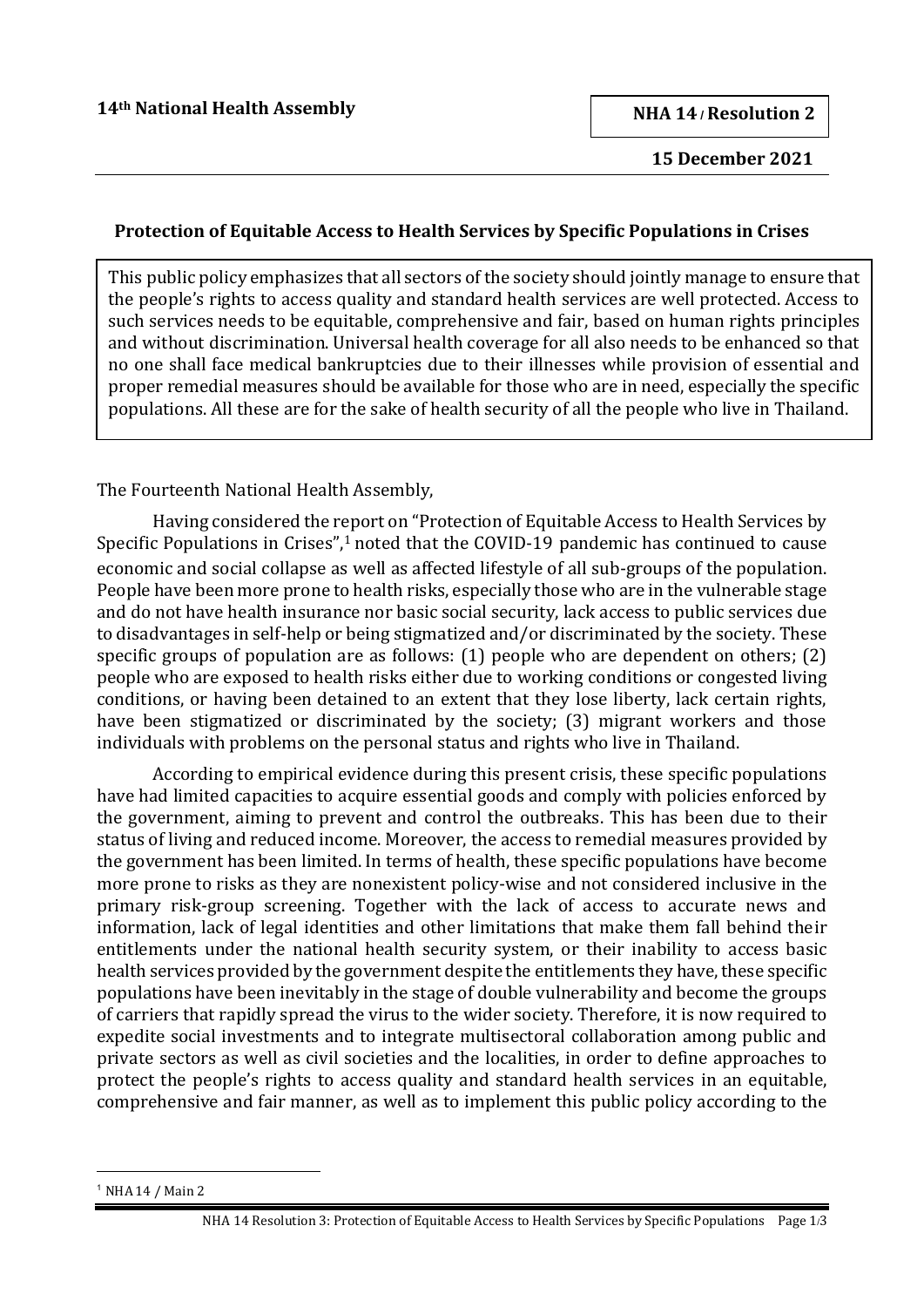suggested roadmap of this resolution.<sup>2</sup> All of these are for the sake of health security of all the people who live in Thailand. Thus, the following public policy on health in relation to this subject was formulated.

Hereby, adopts the following resolutions:

- 1. Ensures health security to non-Thai persons and those with problems on the personal status and rights who have no access to health security. These people shall be able to access essential health services without being discriminated even during a crisis. They shall be able to get the needed materials and services in response to disease outbreaks at no charge; for example: vaccination, medication, personal protective equipment. This is to protect the people's health based on human rights principles and for the sake of health security of all the people who live in Thailand. Certain actions shall be taken as follows:
	- 1.1 Develops laws on health security for non-Thai persons and those with problems on the personal status and rights who have no access to health security, or conduct reviews on the National Health Security Act, B.E. 2545 (A.D. 2002), Section 5, as well as other related laws and measures.
	- 1.2 Develops a national health action plan for non-Thai persons and those with problems on the personal status and rights who have no access to health security. The plan should establish mechanisms and central agencies that are responsible for the planning, budgeting, developing database systems, as well as ensuring working integration among related entities.
- 2. Develops health service systems that enable access to health services by specific populations through their participation. This is to minimize health risks, suppress disease spread and enable uninterrupted services through the engagement of specific populations in conformity with their cultural ways. The capability of organizations and networks of specific populations in managing health problems within their own groups during crises is to be developed. Examples include the followings: development of proactive service systems and home care that cover all dimensions of health; preparedness of primary care units to deliver services which are relevant to specific populations should be enhanced; database systems based on relevant technology for vulnerable groups in each community should be made available; health facilities in prisons should be upgraded; congestion/crowdedness among inmates in prisons should be reduced, etc.
- 3. Develops systems, mechanisms and models of the community-led health services aiming to provide health promotion, disease prevention, support and care, proper management of the physical areas and environment, and referral of cases as a recognized part which can participate in the logistics management and financial support of the national health service system. For example, provision of home care by family members and/or the community, etc. Developmental process aiming to build the community's capability as well as relevant adjustments of the existing systems so that community-led operations could be fully supported are strongly needed.
- 4. Enhances equitable access to quality, standardized, safe and friendly health services. Certain actions shall be taken as follows:
	- 4.1 Advocates for an Act on the Elimination of Discrimination against Individuals. This is to reduce stigmatization and discrimination against individuals in accordance with

<sup>2</sup> NHA 14 / Main 2 / Annex 1